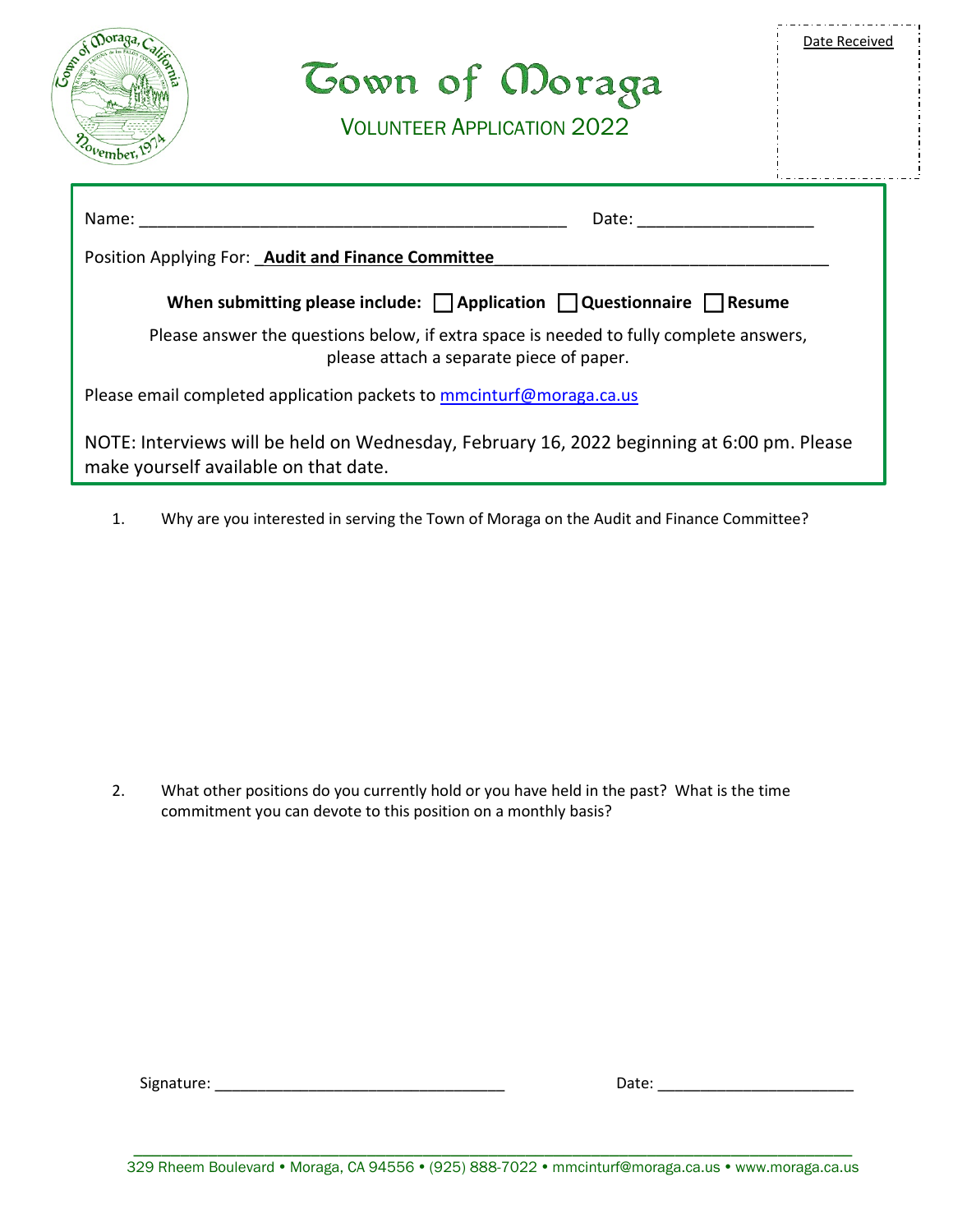

# **Cown of Moraga**

## VOLUNTEER CONTACT INFORMATION

| Position Applying For: Audit and Finance Committee |  |  |  |
|----------------------------------------------------|--|--|--|

#### **Audit & Finance Committee**

The Audit & Finance Committee consists of five members and includes two Town Council members and three members of the public, one of whom serves as Town treaurer.

#### **Duties:**

- Attend meetings as an appointed member.
- Oversee and advise the Town Council and management on the selection of independent auditors.
- Review accounting principles and procedures used in the maintaining the financial records of the Town.
- Review the Annual Proposed Budget and the Mid-Year Budget Report and provide input to staff prior to completion of these documents for presentation to the Town Council.
- Review the draft Town Comprehensive Annual Financial Report (CAFR) or other annual financial statements.
- Review cash flow projections, long term financial plans with management, review financial management procedures including investment strategies and cash handling procedures.

#### **Term of Office:** 2 year term

**Meetings:** Held quarterly at 5:30 pm at the Town Council Chambers and Community Meeting Room, 335 Rheem Boulevard, Moraga

Please Note: Currently, the meetings are not physically open to the public. All Committee members and Town staff participate in meetings via Zoom webinar until further notice.

More information can be found on the Town of Moraga website:

https://www.moraga.ca.us/303/Audit-Finance-Committee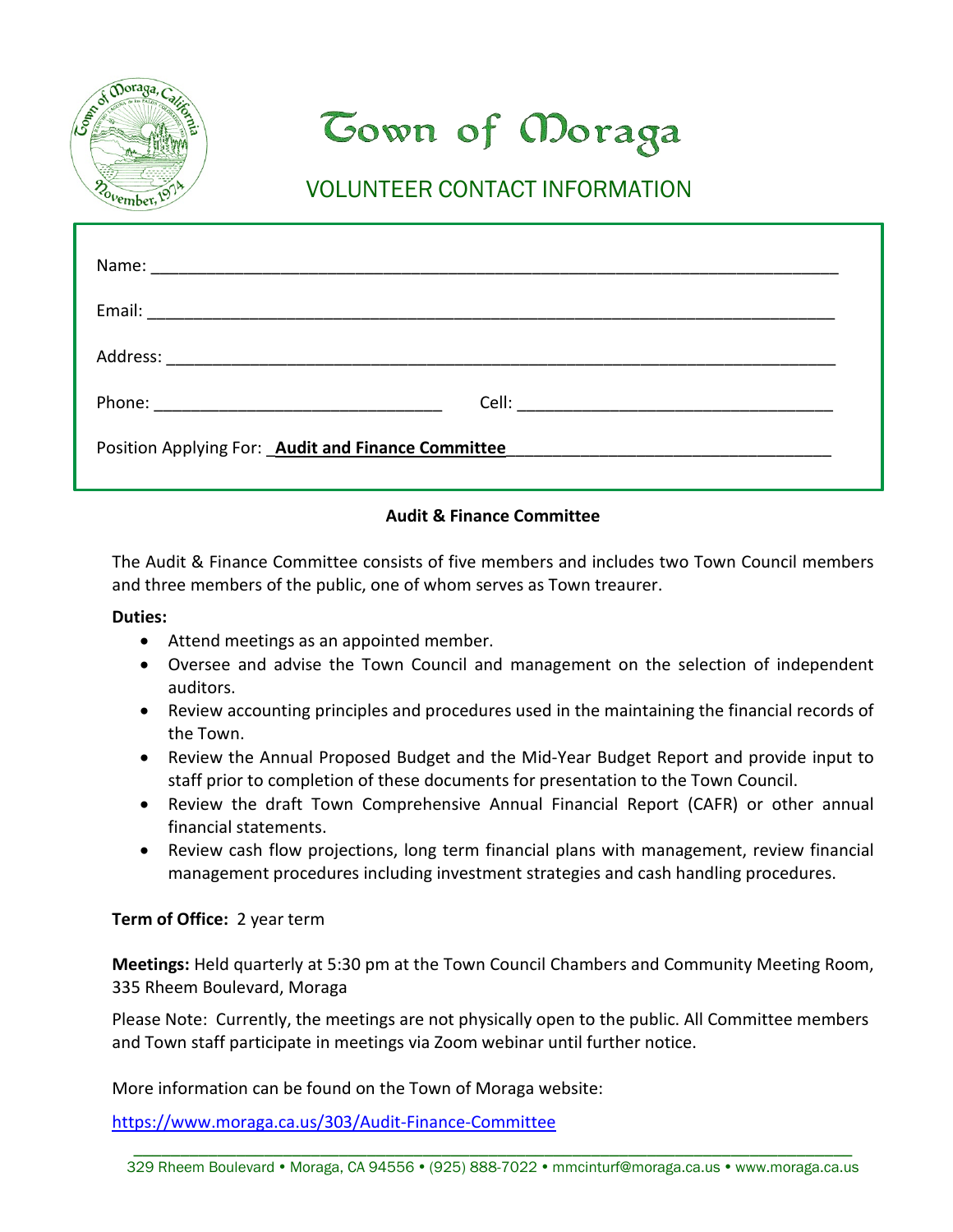

Town of Moraga

VOLUNTEER QUESTIONNAIRE

Please answer the following questions pertaining to the position you are applying for.

### **Audit and Finance Committee**

1. What qualifications, attributes or experience do you possess that will make you a valuable member of the Audit and Finance Committee?

2. Have you read the Audit and Finance (AFC) Charter? Please describe your understanding of the role of the Audit and Finance Committee.

3. Would you be interested in serving as the Town Treasurer? Why?